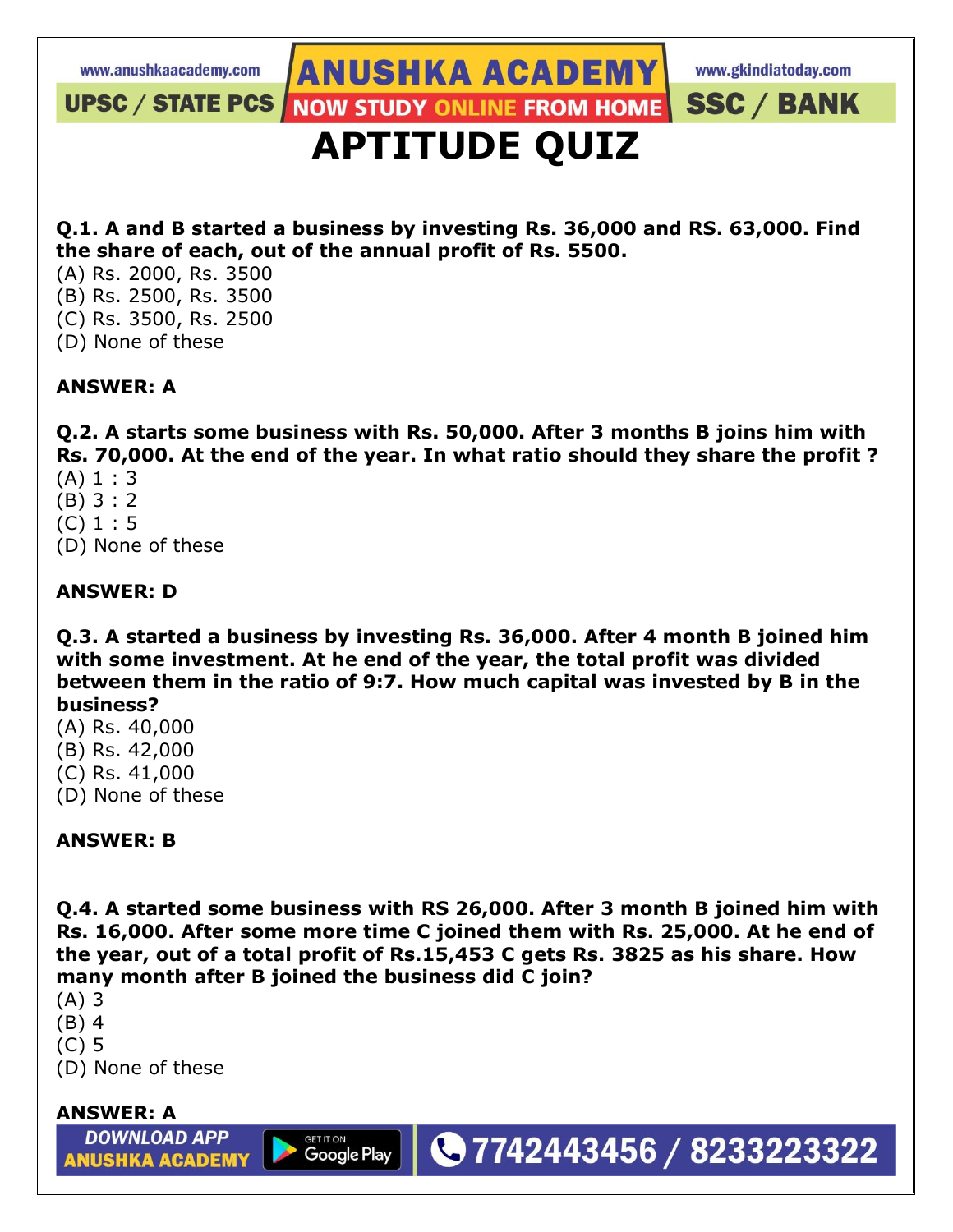www.gkindiatoday.com

**UPSC / STATE PCS / NOW STUDY ONLINE FROM HOME SSC / BANK** 

**Q.5. A, B and C started a business with their investment in the ratio 1 : 2 : 4. After 6 month A invested the half amount more as before and B invested same the amount as before while C withdrew of the their investment. Find the ratio of their profits at the end of the year.**

**ANUSHKA ACADEMY** 

(A) 5 : 12 : 13 (B) 5 : 11 : 14 (C) 5 : 12 : 14 (D) None of these

#### **ANSWER: C**

**Q.6. A started a business with Rs. 52,000 and after 4 months B joined him with Rs. 39,000. At the end of the year, out of the total profit B received total 20,000 including 25% of the profit as commission for managing the business. What amount did A receive?**

(A) Rs. 20,000 (B) Rs. 10,000 (C) Rs. 15,000 (D) None of these

#### **ANSWER: A**

**Q.7. A working partner get 20% as his commission of the profit after his commission is paid. If the working partner's commission is Rs. 8000, Then what is the total profit in the business?**

- (A) Rs. 47,000
- (B) Rs. 45,000
- (C) Rs. 48,000
- (D) None of these

#### **ANSWER: C**

**Q.8. Sharma Reader publication makes a profit of 9,00,000, 20% of which is paid as taxes. If the rest is divided among the partners P Q and R in the ratio of 1: : 2, then the shares of P, Q and R are respectively:**

●7742443456 / 8233223322

(A) Rs. 2,40,000; Rs. 3,20,000; Rs. 1,60,000

- (B) Rs. 3,20,000; Rs. 2,40,000; Rs. 1.60,000
- (C) Rs. 1,60,000; Rs. 3,20,000; Rs. 2,40,000
- (D) Rs. 1,60,000; Rs. 2,40,000; Rs. 3,20,000

**Google Play** 

#### **ANSWER: D**

**DOWNLOAD APP ANUSHKA ACADEMY**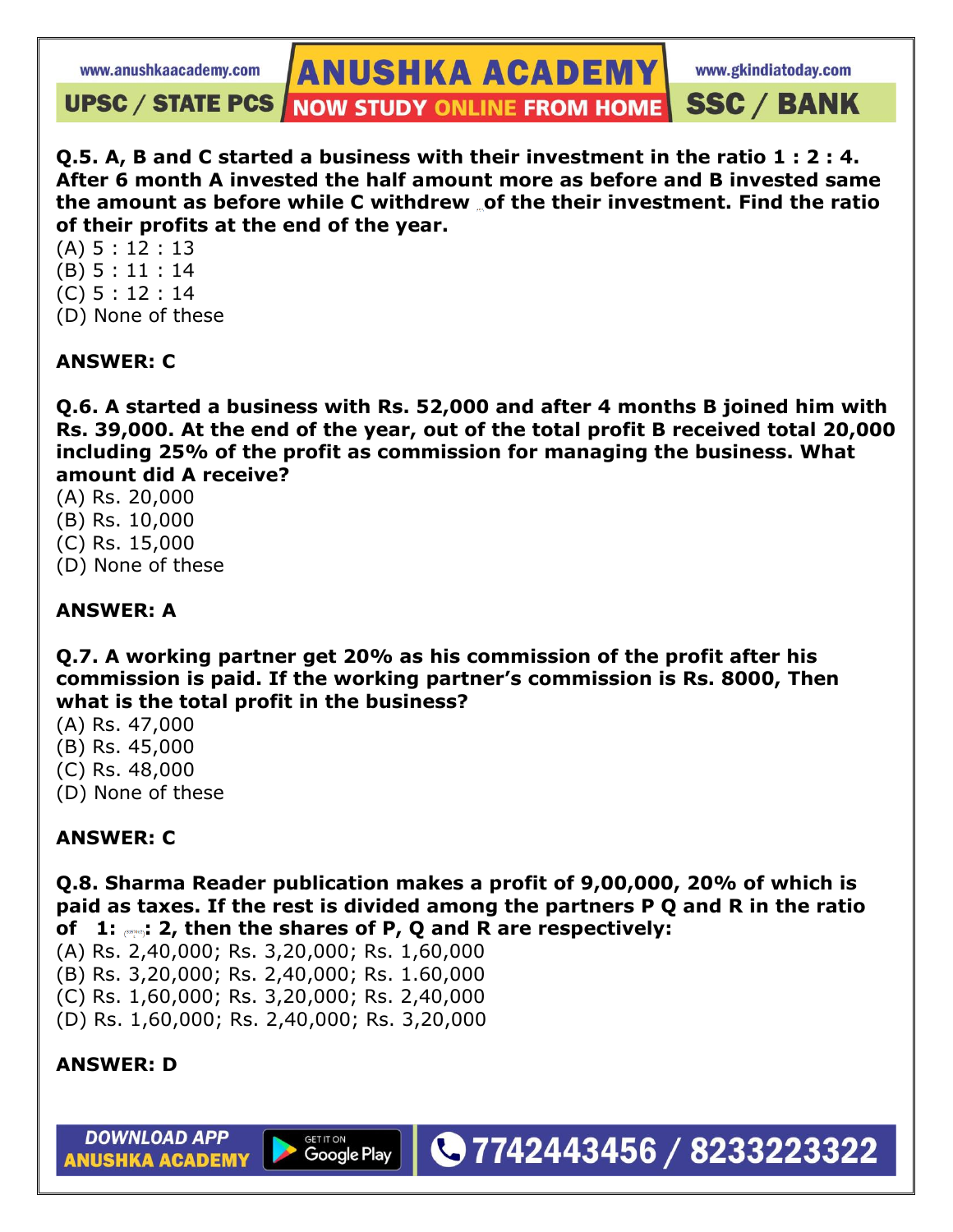**ANUSHKA ACADEMY** 

#### **NOW STUDY ONLINE FROM HOME SSC / BANK UPSC / STATE PCS /**

**Q.9. We have to divide a sum of Rs. 13,950 among three person A, B and C. B must get the double of A's share and C must get Rs. 50 less than the double of B's share. The share of A will be :**

(A) Rs. 1950 (B) Rs. 1981.25 (C) Rs. 2000 (D) Rs. 2007.75

#### **ANSWER: C**

**Q.10. A started business with Rs. 45,000 and B joined after ward with 30,000. If the profit at the end of a year was divided in the ratio 2 : 1 respectively, then B would have joined A for business after.**

(A) 1 month

- (B) 2 month
- (C) 3 month
- (D) 4 month

#### **ANSWER:C**

**Q.11. Out of 10 teachers of a school, one teacher retires and in place of him a new teacher 25 yrs. old joins. As a result of it average age of the teachers reduces by 3 yrs. Age of the retired teacher (in yrs.) is.**

- (A) 55
- (B) 65
- (C) 45
- (D) 75

#### **ANSWER:A**

**Q.12. The average weight of 20 students in a class is increased by 0.75 kg when one student of 35 kg replaced by a new student weight of the new student (in kg) is:**

●7742443456 / 8233223322

(A) 35 (B) 40 (C) 45 (D 50

**ANSWER:D**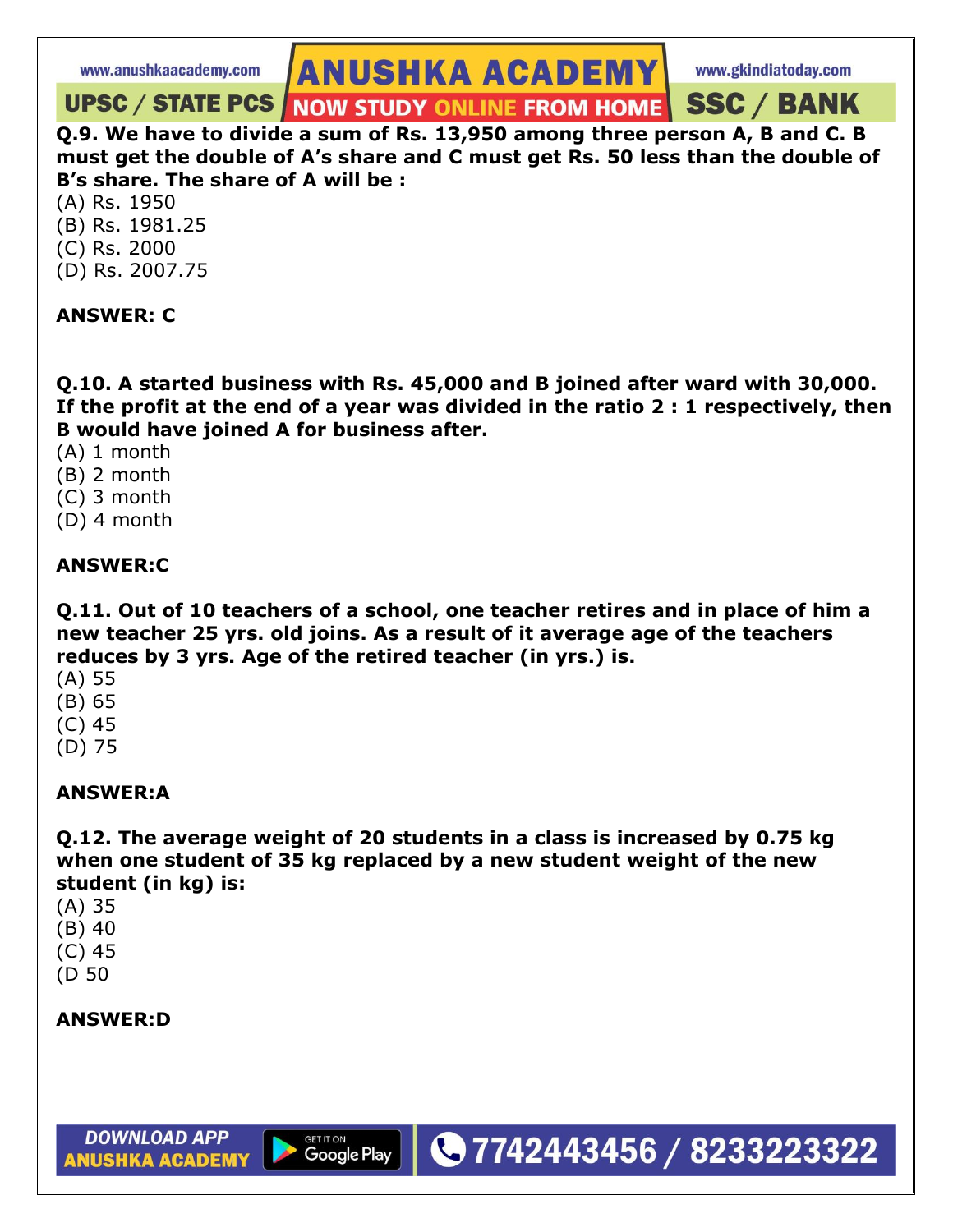**ANUSHKA ACADEMY** 

**UPSC / STATE PCS | NOW STUDY ONLINE FROM HOME SSC / BANK** 

**Q.13. In a class, three are 40 boys and their age is 16 years. One boy, aged 17 years, leaving the class and another joining, the average age becomes 15.875 years. The age of the new boy is :**

(A) 12 years

- (B) 14.5 years
- (C) 15 years
- (D 17 years

#### **ANSWER:A**

**Q.14. The average age of 8 men is increased by 2 years when two of them whose age are 21 and 23 years replaced by two new men. The age of the two new men is :**

- (A) 22 years
- (B) 24 years (C) 28 years
- (D 30 years

## **ANSWER:D**

**Q.15. The average age of 30 boys in a class is 15 years. One boy, aged 20 years, left the class, but two new boys came in his place whose age differs by 5 years. If the average of all the boys now in the class becomes 15 years, the age of the younger newcomer is:**

- (A) 20 years
- (B) 15 years
- (C) 10 years
- (D 8 years

### **ANSWER:B**

**Q.16. The average marks of 32 boys of section A of class X is 60 whereas the average marks of 40 boys of section B of class X is 33. The average marks for both the sections combined together is**

**Google Play** 

●7742443456 / 8233223322

- (A) 44
- (B) 45
- (C) 46
- (D) 45

#### **ANSWER:B**

**DOWNLOAD APP** 

**ANUSHKA ACADEMY**